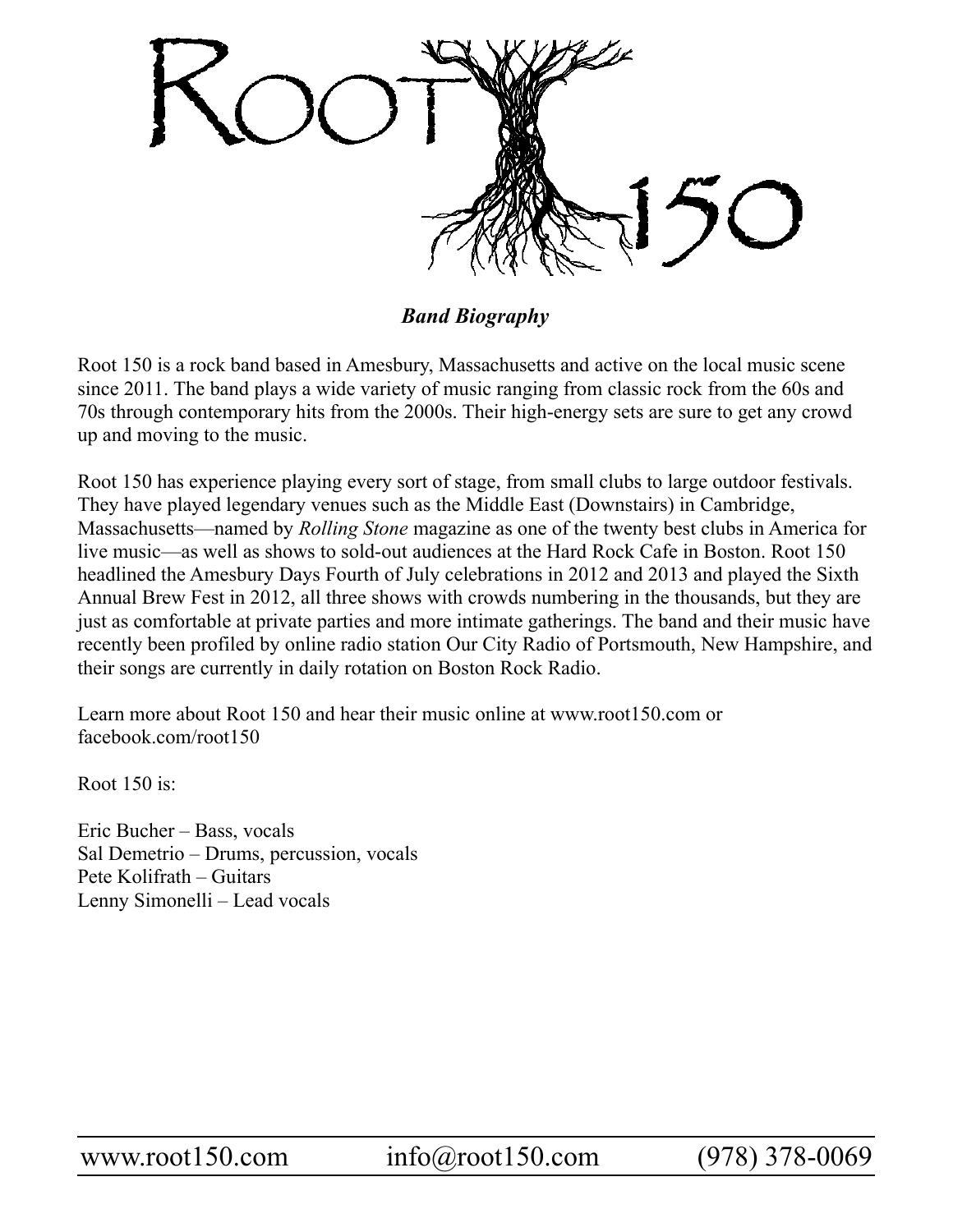

*Press*

"[T]here were a number of highlights to the week, including Root 150's performance before the fireworks show. . . They were great, it was the perfect sound for us, a hot summer night, and they were awesome professionals."

> --Kate Broughton, chairwoman of the Amesbury Days Committee  *Newburyport Daily News*, July 10, 2012

#1 most requested song ("Huge") on Boston Rock Radio.

--BostonRockRadio.com (Week of April 2, 2016)

"Top 5" bands on the local charts for rock music.

--ReverbNation.com (As of May 4, 2015)

"[I]t seems that the members of Root 150 have quickly molded into one cohesive unit. You can hear it when you speak to them and when you listen to their music. They are super cool, humble guys with no egos. Their music is Hard Rock with a deeper sound that has the feel of Alice In Chains or Stone Temple Pilots, though they are most definitely their own band."

> --Heather Moreau Our City Radio, Portsmouth, NH

www.root150.com info@root150.com (978) 378-0069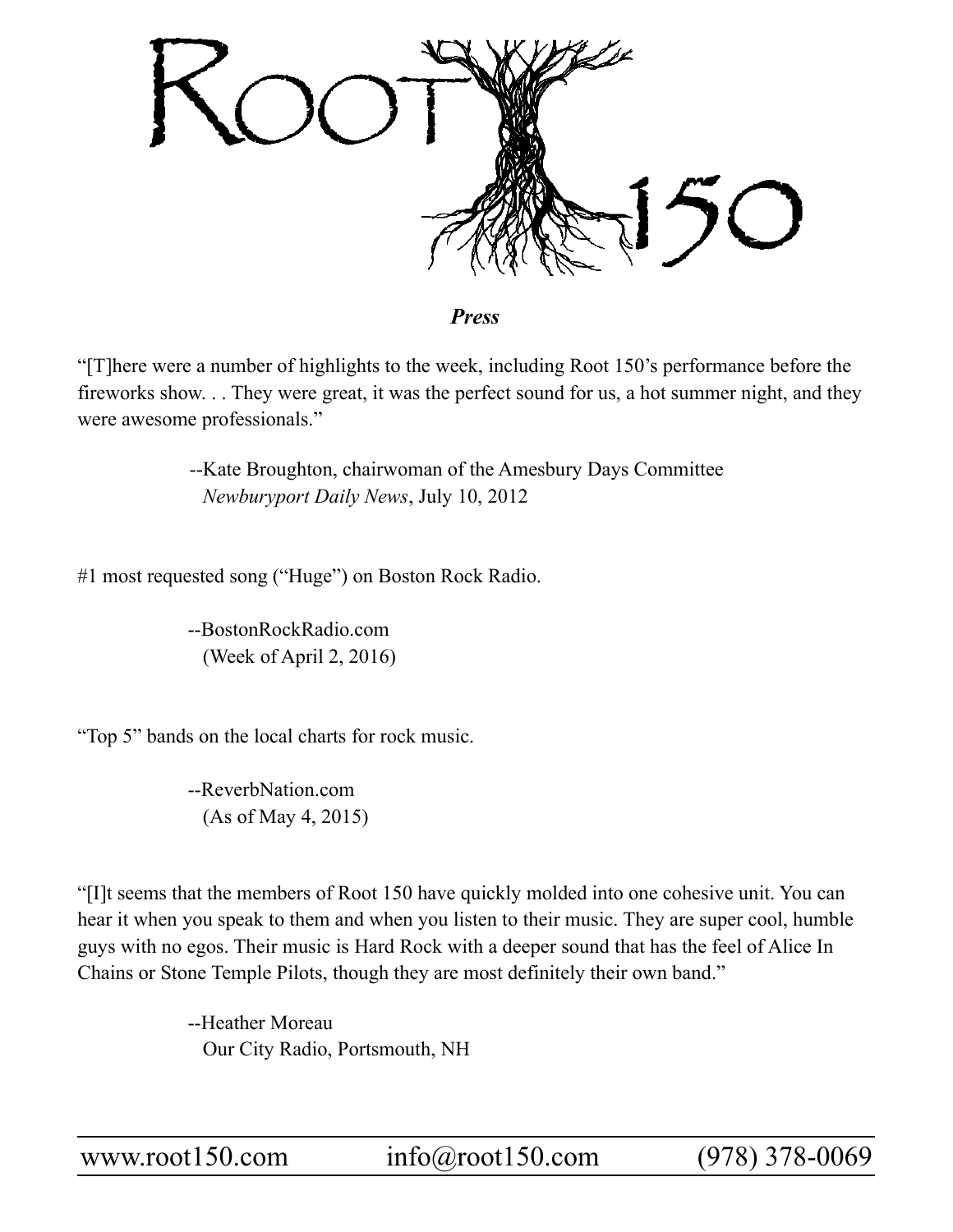

*Sample Song List*

Root 150 plays a wide variety of rock music ranging from contemporary hits to classic rock from the 1960s through 2000s. Their high-energy sets are sure to get any crowd pumped up and moving. Their set list is always growing, and below is a small sample.

The Who - The Seeker The Smithereens - A Girl Like You Velvet Revolver - Slither AC/DC - Whole Lotta Rosie Beastie Boys - Fight For Your Right The Doors - Roadhouse Blues Finger Eleven - Paralyzer The Kinks - All Day and All of the Night Foo Fighters - Everlong Sponge - Plowed ZZ Top - Tush Billy Idol - Rebel Yell Lit - My Own Worst Enemy Eric Clapton - Cocaine The Beatles - I Saw Her Standing There Alice In Chains - Man in the Box Van Halen - Panama Georgia Satellites - Keep Your Hands to Yourself Mötley Crüe - Smokin' in the Boys Room Pearl Jam - Even Flow Jimi Hendrix - Fire Bad Company - Can't Get Enough Green Day - Holiday Mountain - Mississippi Queen Tom Petty - American Girl Led Zeppelin - Good Times, Bad Times Stevie Ray Vaughan - Cold Shot Johnny Cash - Folsom Prison Blues

Seven Mary Three - Cumbersome Van Halen - So This Is Love? Black Crowes - Hard to Handle Deep Purple - Highway Star Eve 6 - Inside Out Golden Earring - Twilight Zone Jimmy Eat World - The Middle Stone Temple Pilots - Sex Type Thing Green Day - Basket Case Ramones - I Wanna Be Sedated Tom Petty - You Wreck Me Neil Young - Rockin' in the Free World Screaming Trees - Nearly Lost You Seether - Remedy Lenny Kravitz - Are You Gonna Go My Way? Freddie King - Going Down Soundgarden- Spoonman The Who - Won't Get Fooled Again Fabulous Thunderbirds - Tuff Enuff Steppenwolf - Born to Be Wild Sublime - Santeria Better Than Ezra - Good 3 Doors Down - Kryptonite Judas Priest - Living After Midnight Jimi Hendrix - Red House Bryan Adams - Summer of '69 Aerosmith - Walk This Way AC/DC - You Shook Me All Night Long

www.root150.com info@root150.com (978) 378-0069